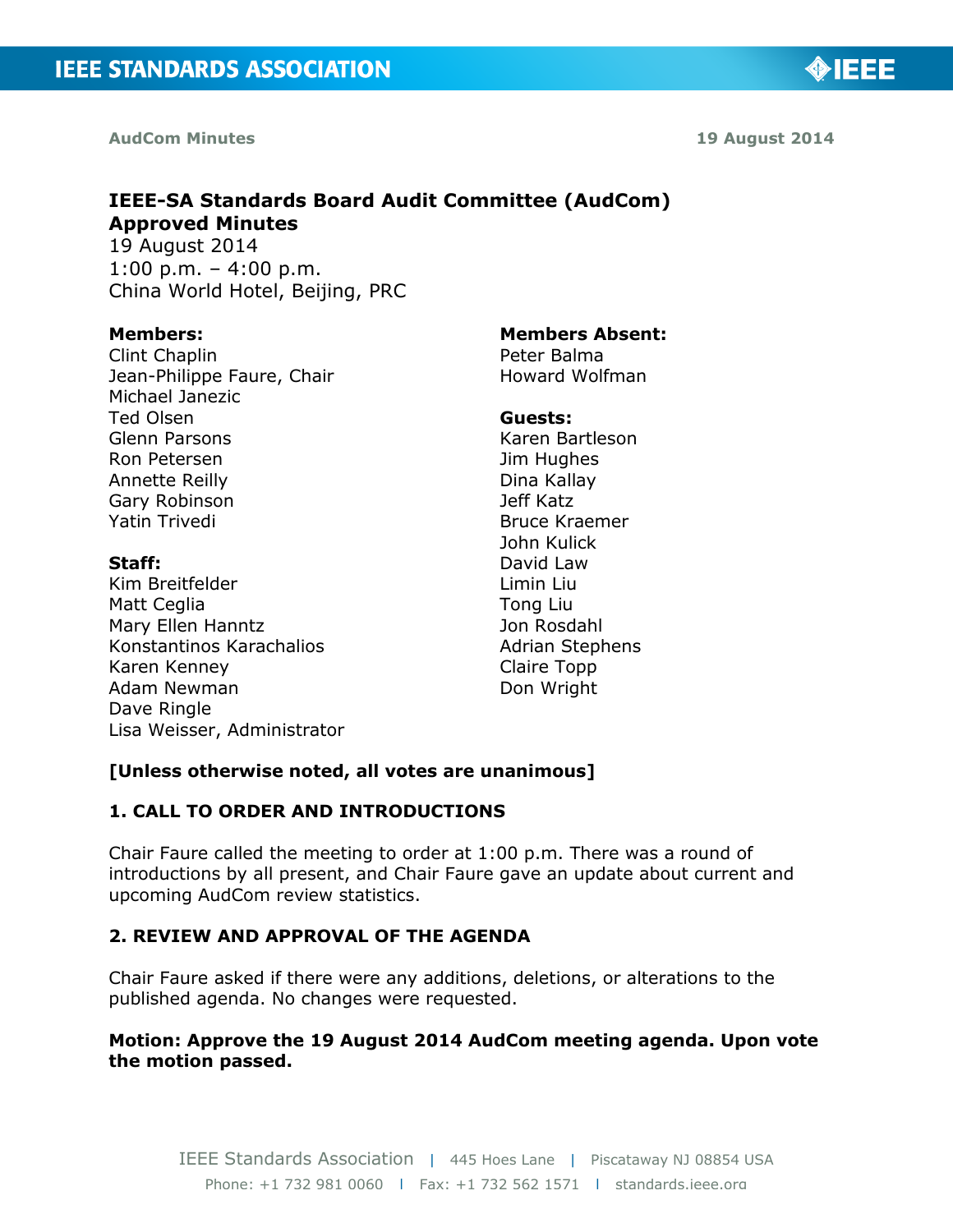## **3. APPROVAL OF MINUTES OF THE 10 JUNE 2014 AUDCOM MEETING**

**Motion: Approve the minutes of the 10 June 2014 meeting. Upon vote the motion passed.**

#### **4. P&P REVIEW**

#### **4.1 Status of Continuing Sponsor P&P Review**

4.1.1 AES/RS - Ted Olsen

## **Motion: To recommend acceptance of the AES/RS P&P. Upon vote the motion passed.**

4.1.2 C/PA - Jean-Philippe Faure, Michael Janezic

Chair Faure turned the Chair over to Ted Olsen for this discussion. He reported that there has been good progress made, and the P&Ps are almost ready to be recommended for acceptance, but they will continue under review and move to the December agenda.

The Chair was returned to Chair Faure.

4.1.3 COM/DySPAN-SC - Yatin Trivedi, Michael Janezic

## **Motion: To recommend acceptance of the COM/DySPAN-SC P&P. Upon vote the motion passed.**

4.1.4 TAB/CRFID - Peter Balma, Clint Chaplin

#### **Motion: To recommend acceptance of the TAB/CRFID P&P. Upon vote the motion passed.**

4.1.5 VT/ITS - Ronald Petersen, Glenn Parsons

## **Motion: To recommend acceptance of the VT/ITS P&P. Upon vote the motion passed.**

## **4.2 New Sponsor P&P Review**

There were no new Sponsor P&P reviews.

## **4.3 Status of Continuing Working Group P&P Review**

4.3.1 PE/IC/ICC\_WG - (common - all PE/IC WGs) - Michael Janezic, Yatin Trivedi

This P&P will continue under review and move to the December agenda.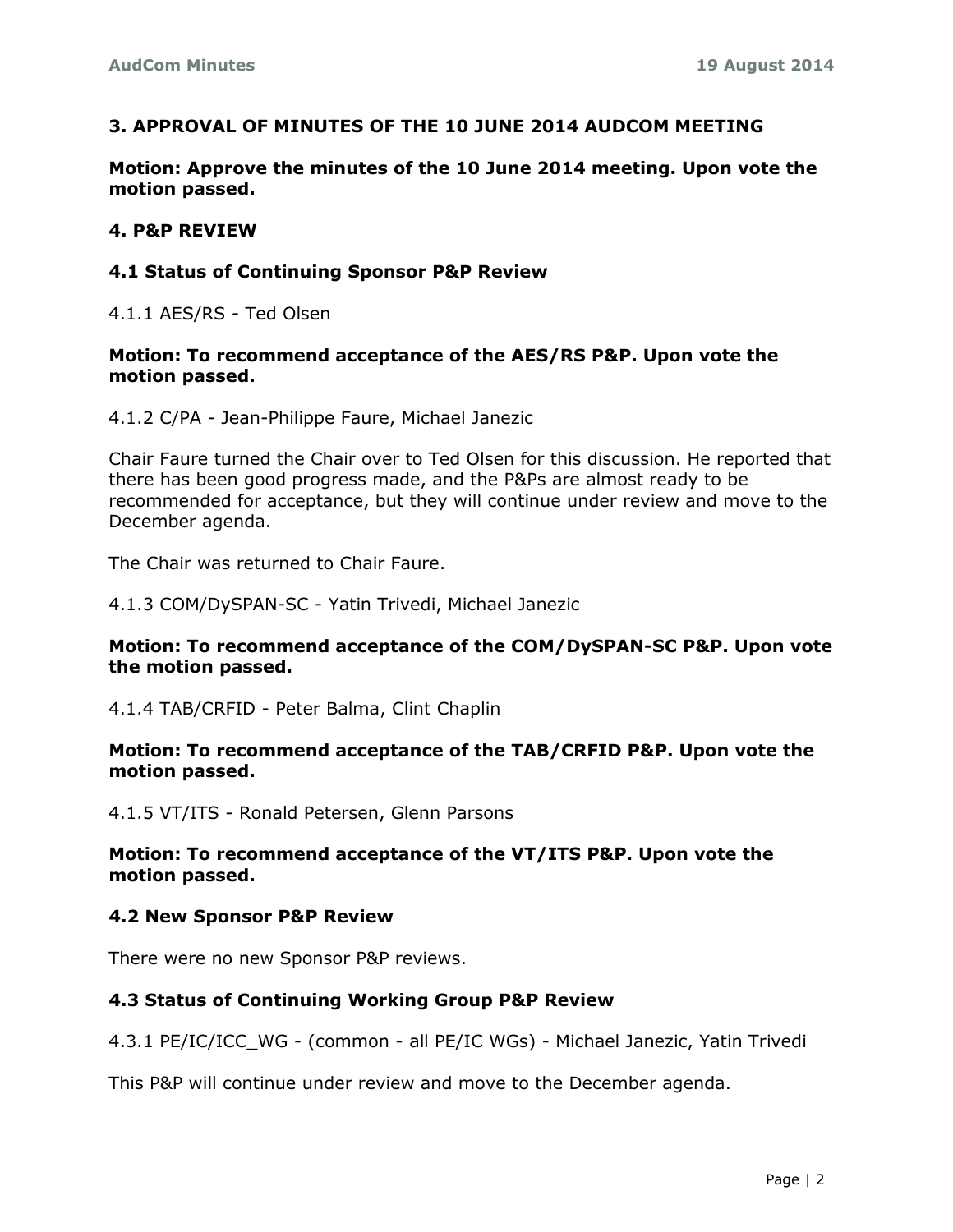4.3.2 PE/NPE/WG 3.1 - (common - all PE/NPE WGs) - Glenn Parsons, Gary Robinson

## **Motion: To deem without issue the PE/NPE/WG\_3.1 (common) WG P&P. Upon vote the motion passed.**

4.3.3 PE/SPDLV/LV3.6.6 - (common - all PE/SPDC WGs) - Annette Reilly, Ted Olsen

## **Motion: To deem without issue the PE/SPDLV/LV3.6.6 (common) WG P&P. Upon vote the motion passed.**

4.3.4 PE/SUB/WGE9 - (common - all PE/SUB WGs) - Howard Wolfman, Clint Chaplin

There was no update about this P&P document during the meeting, and Chair Faure reminded the committee about the 21-day time period to complete the initial P&P review. The P&P will continue under review and move to the December agenda.

4.3.5 RS/SC/1633\_WG - Ted Olsen, Glenn Parsons

**Motion: To deem without issue the RS/SC/1633\_WG WG P&P. Upon vote the motion passed.**

4.3.6 UFFC/UFFC/Relaxor-Based Single Crystals - Gary Robinson, Annette Reilly

**Motion: To deem without issue the UFFC/UFFC/Relaxor-Based Single Crystals WG P&P. Upon vote the motion passed.**

## **4.4 New Working Group P&P Review**

4.4.1 PE/ED&PG/HPS – WG 1147 - Yatin Trivedi, Clint Chaplin

## **Motion: To deem without issue the PE/ED&PG/HPS – WG 1147 WG P&P. Upon vote the motion passed.**

4.4.2 PE/T&D/WG - (common - all PE/T&D WGs)

## **Motion: To deem without issue the PE/T&D (common) WG P&P. Upon vote the motion passed.**

4.4.3 RAS/SC/MDR - Annette Reilly, Howard Wolfman

This P&P will continue under review and move to the December agenda.

## **5. OLD BUSINESS**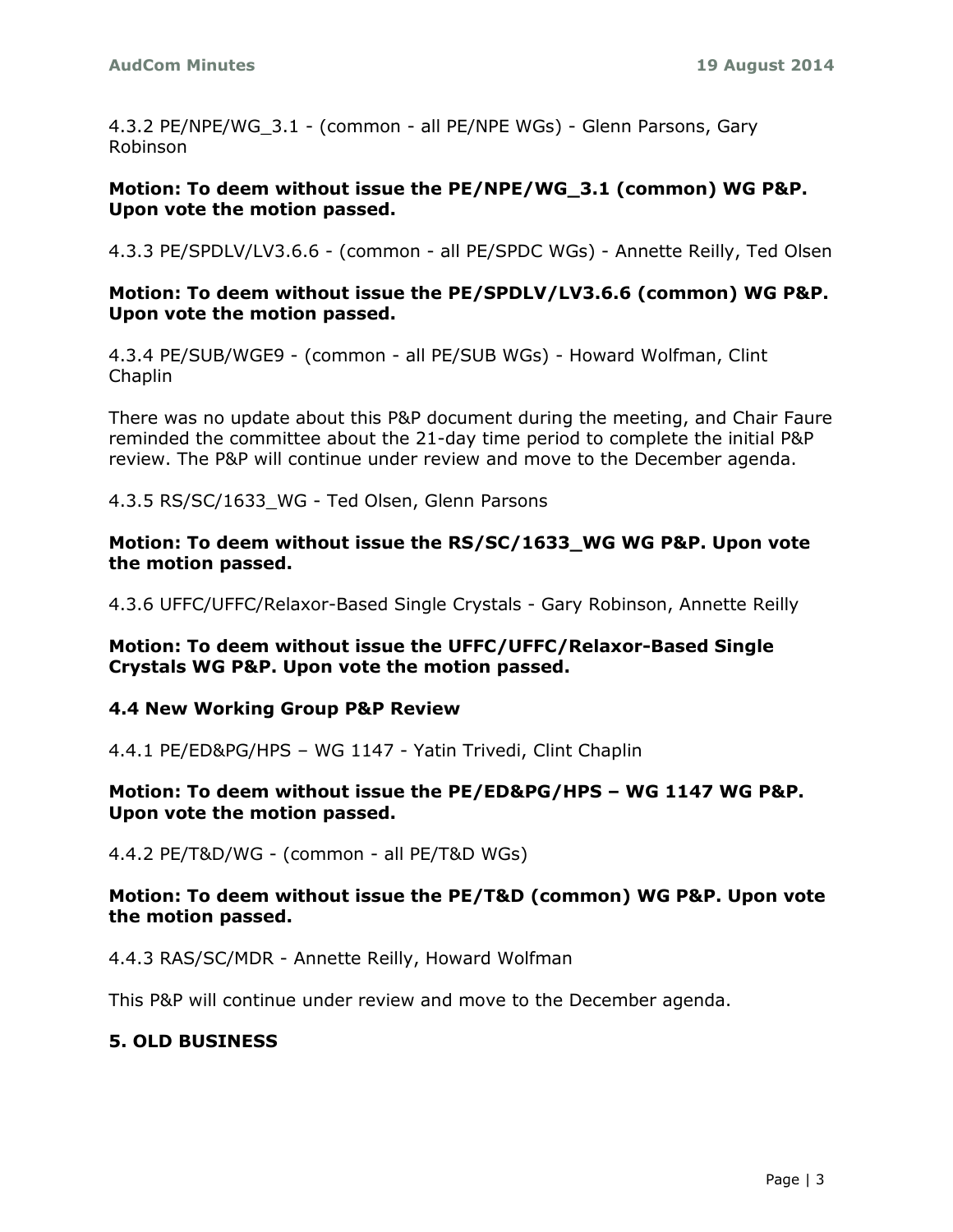## **5.1 Action Item Review**

| <b>Action Item</b>                                                                                                                                                     | <b>Status</b>  | <b>Update</b>                                                        |
|------------------------------------------------------------------------------------------------------------------------------------------------------------------------|----------------|----------------------------------------------------------------------|
| Jim Hughes will ask the CAG<br>to provide input to the Voting<br>of Chair and Vice Chair and<br>Meeting Notices Ad Hoc.                                                | Complete       | Mike Janezic and Jim have<br>spoken about this topic.                |
|                                                                                                                                                                        |                |                                                                      |
| Peter Balma agreed to review<br>the instructional text for the<br>Baselines.                                                                                           | In development | As Baselines are updated,<br>instructional text will be<br>reviewed. |
|                                                                                                                                                                        |                |                                                                      |
| Add agenda item to March<br>2015 AudCom meeting to<br>review progress on the<br>language in the Baseline<br>documents for the specific<br>issues brought up by SCC 20. | Complete       |                                                                      |

## **5.2 AudCom Voting of Chair and Vice Chair and Meeting Notices Ad Hoc - Mike Janezic**

This Ad Hoc, chaired by Mike Janezic includes the following members: Matt Ceglia, Soo Kim, Mary Lynne Nielsen, Ted Olsen, Ron Petersen, Jon Rosdahl, Lisa Weisser, and Malia Zaman. Following meetings with several people who work with entities, a subgroup of the Ad Hoc developed recommended language to clarify the topic of voting rights of Chair and Vice Chair. The discussion at the AudCom meeting led to additional edits to the text, which included changing the word "Chair" to "presiding officer". It was agreed that the revised language would be sent to Jim Hughes to show to the CAG. Feedback from the CAG will be incorporated into the text, and then it will be sent to the Ad Hoc that is reviewing the Baselines so that the text can be incorporated into the Baselines. The Voting of Chair and Vice Chair and Meeting Notices Ad Hoc was disbanded with thanks.

## **Motion: To accept the recommended wording from the Ad Hoc about Voting of Chair and Vice Chair, as modified in the AudCom meeting, to pass to the CAG for feedback and incorporate into the Baselines via the Baselines Review Ad Hoc. Upon vote the motion passed.**

**AI:** Mike will edit the recommended wording based on the feedback from the AudCom meeting and provide the text to Jim Hughes for feedback from the CAG.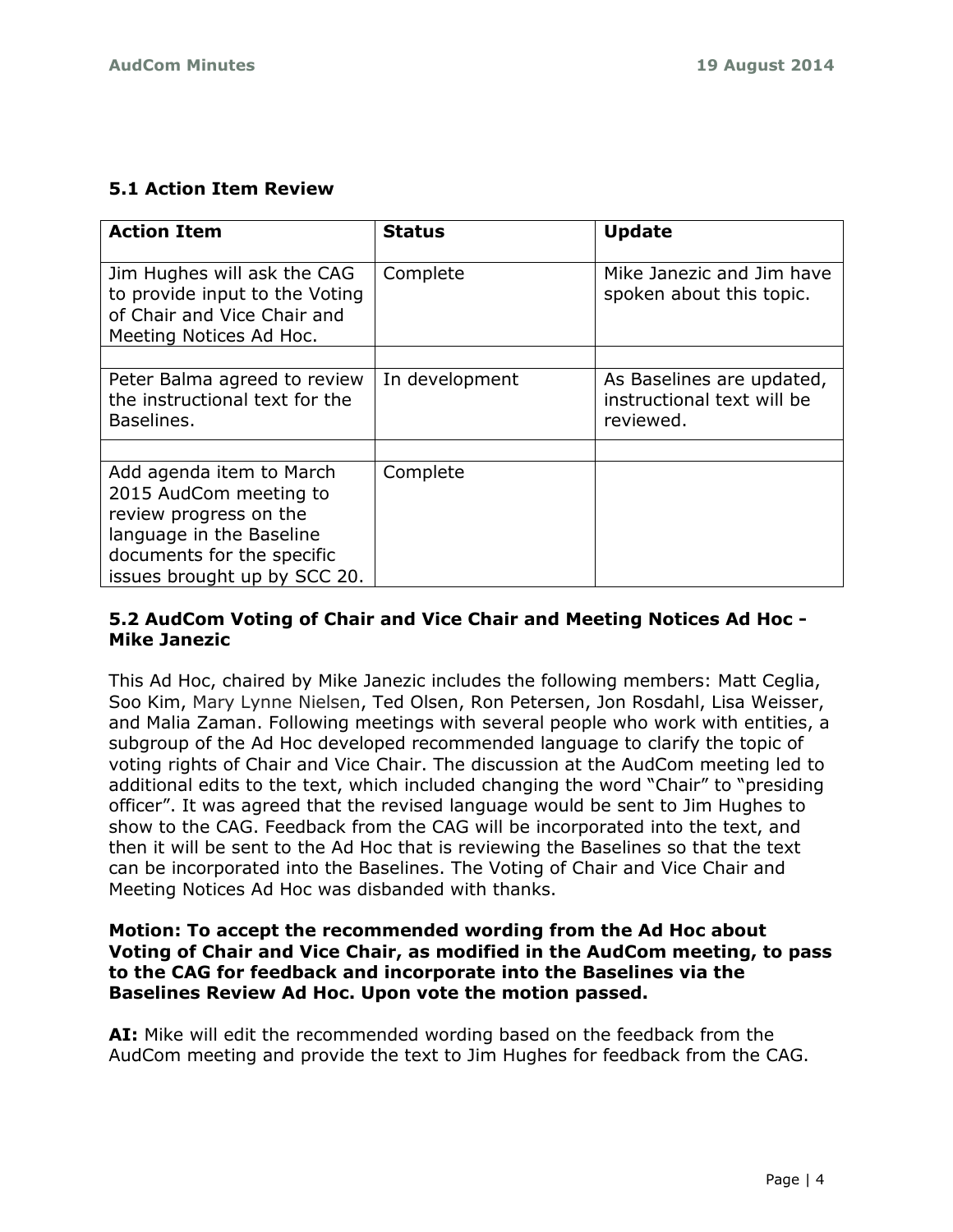## **5.3 Review 2013 Baseline Comments, and Address Consistency and Alignment Between the Sponsor and Working Group P&Ps Ad Hoc - Ted Olsen**

This Ad Hoc is chaired by Ted Olsen, and includes the following members: Peter Balma, Herb Bennett, Matt Ceglia, Jonathan Goldberg, Mike Seavey, Lisa Weisser, and Howard Wolfman. Ted presented the most recent version of the document showing the similarities and differences across all AudCom Baseline versions at this point in time, following the 2013 Baseline update. He explained that this is a starting point for the Ad Hoc's work going forward. Ted will send the document to the Ad Hoc and set up teleconferences to get the group working together on the review of the Baselines.

The timeframe for the recommended updates to the Baselines is September 2015. The updates will incorporate recommendations from AudCom Ad Hocs: Suspension of Rules and Voting of Chair and Vice Chair and Meeting Notices, along with other suggestions that have come in separate from the original balloted comments.

## **5.4 Working Group P&P review process and the myProject system – Lisa Weisser**

Lisa updated the group about the status of this request to have the Working Group P&P review history display similar to the Sponsor P&P review history in myProject. A request has been submitted to IT and the project is in the queue, with a goal to be completed in 2015.

Chair Faure mentioned that there have been recent discussions about automating the P&P process. Dave Ringle added that making the P&Ps system-driven instead of using a .doc format will simplify the process for everyone.

## **6. NEW BUSINESS**

## **6.1 Review of AudCom Conventions – Chair Faure**

Chair Faure discussed the AudCom Conventions with regard to the timing of updates to the AudCom Baseline documents. The Conventions need to be updated for consistency because the Baselines will now be updated less frequently. The group discussed the fact that as needed for major changes, and/or changes from external sources, the Baselines can be updated more frequently.

An Ad Hoc was formed that will be chaired by Gary Robinson, and will include Ted Olsen, Ron Petersen, and Lisa Weisser. The Ad Hoc will clarify the language in the AudCom Conventions regarding updates to the Baseline documents.

## **7. DATE OF NEXT MEETING**